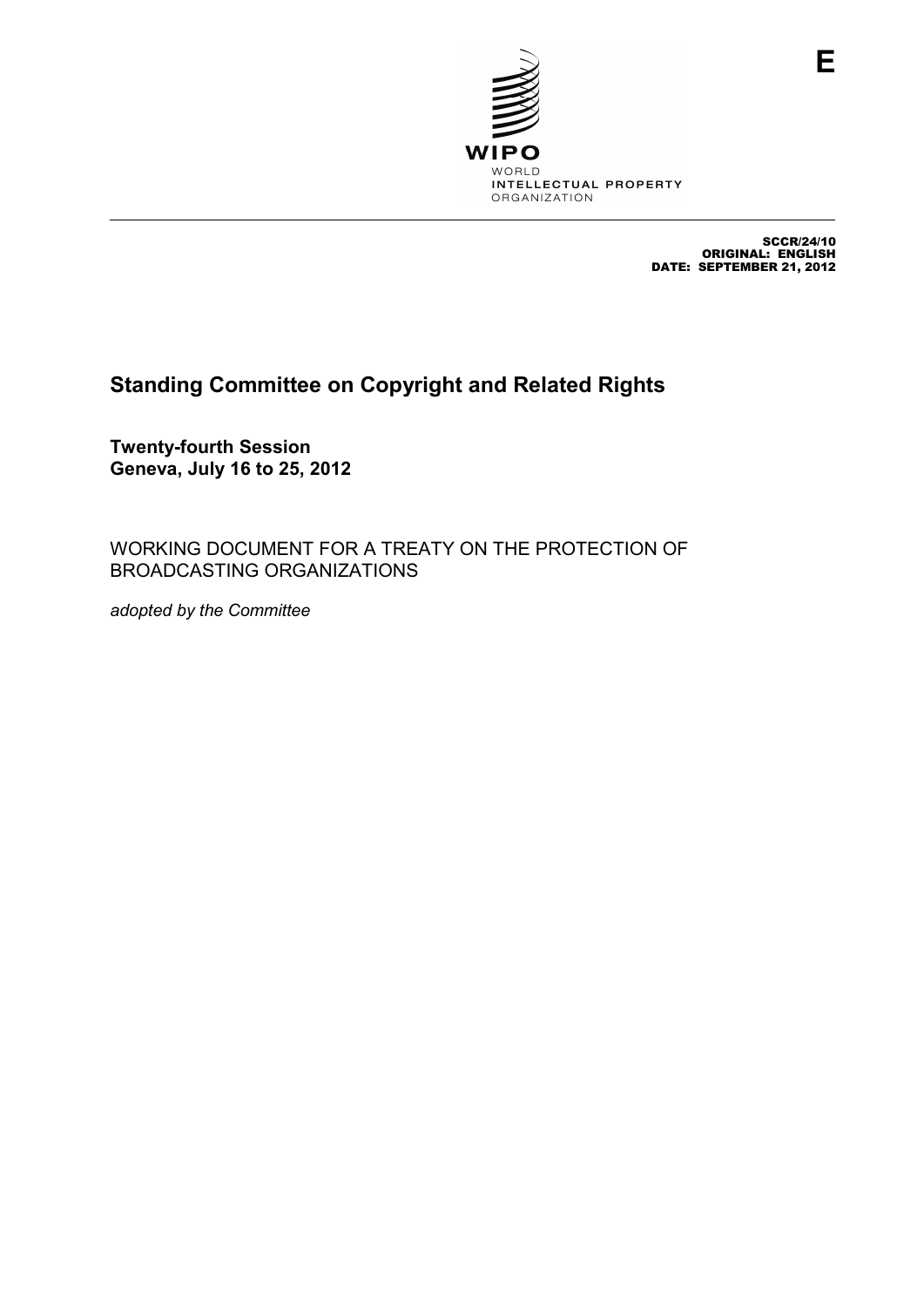#### **Preamble**

*[…]* 

# **Article 1**<sup>1</sup>

# **Relation to Other Conventions and Treaties**

(1) Nothing in this Treaty shall derogate from existing obligations that Contracting Parties have to each other under any copyright or related rights international, regional or bilateral treaties.

(2) Protection granted under this Treaty shall leave intact and shall in no way affect the protection of copyright or related rights in subject matter carried by broadcast signals. Consequently, no provision of this Treaty shall be interpreted as prejudicing such protection.<sup>2</sup>

(3) This Treaty shall not have any connection with, nor shall it prejudice any rights and obligations under, any other treaties.

# **Article 2 General Principles**

 Nothing in this Treaty shall limit the freedom of a Contracting Party to promote access to knowledge and information and national educational and scientific objectives, to curb anticompetitive practices or to take any action it deems necessary to promote the public interest in sectors of vital importance to its socio-economic, scientific and technological development.

# **Article 3 The Protection and Promotion of Cultural Diversity**

 Nothing in this Treaty shall limit or constrain the freedom of a Contracting Party to protect and promote cultural diversity. To this effect:

(a) In modifying their domestic laws and regulations, Contracting Parties will ensure that any measures adopted pursuant to this Treaty are fully consistent with the UNESCO Convention on the Protection and Promotion of the Diversity of Cultural Expressions.

(b) Contracting Parties also undertake to cooperate so as to ensure that any new exclusive rights conferred by this Treaty are applied in a manner supportive of and that does not run counter to the promotion and protection of cultural diversity.

<sup>—————————————————————&</sup>lt;br><sup>1</sup> Nothing in this Draft Treaty shall derogate from the obligations that Contracting Parties have to each other under any other treaties addressing copyright or related rights. (Senegal).

 $2$  Protection granted under this Treaty shall leave intact and shall in no way affect the protection of copyright or related rights in program material incorporated in broadcasts. (Japan).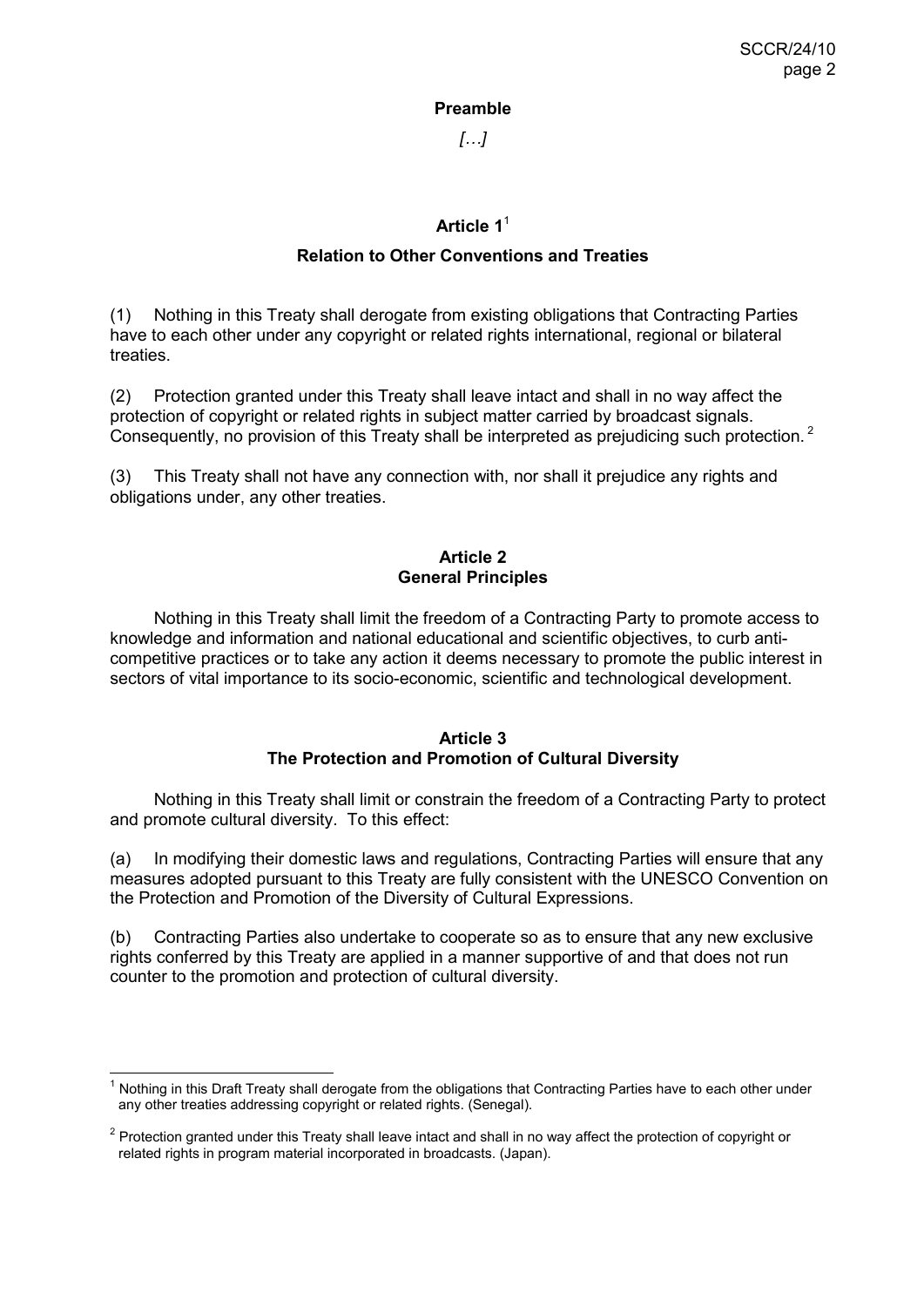#### **Article 4 Defense of Competition**

(1) The Contracting Parties shall take adequate measures, especially when formulating or amending their laws and regulations, to prevent the abuse of intellectual property rights or the recourse to practices which unreasonably restrain trade or adversely affect the international transfer and dissemination of technology.

(2) Nothing in this Treaty shall prevent the Contracting Parties from specifying in their legislation licensing practices or conditions that may in particular cases constitute an abuse of intellectual property rights having an adverse effect on competition in the relevant market.

(3) Each Contracting Party may take appropriate measures consistent with the Agreement on Trade-Related Aspects of Intellectual Property Rights to prevent or control such practices.

# **Article 5 Definitions**

# **Alternative A for Article 5 [definitions (a) to (h)]**

For the purposes of this Treaty:

(a) "signal"<sup>3</sup> means an electronically generated carrier consisting of sounds or images, or sounds and images, or representations thereof, whether encrypted or not.

# *Alternative to (a)*

(a) "signal" means an electronically generated carrier capable transmitting a broadcast or cablecast.

(b) "broadcast"<sup>4</sup> means the transmission of a signal by, or on behalf of, a broadcasting organization for reception by the public.

# *Alternative to (b)*

(b) "broadcast" means the transmission of a set of electronically generated signals by wireless and carrying a specific program for reception by the general public. "Broadcast" shall not be understood as including transmission of such a set of signals over computer networks.

(c) *"*broadcasting organization" <sup>5</sup> <sup>6</sup> means the legal entity that takes the initiative for packaging, assembling and scheduling program content for which it has, where necessary,

 $\overline{a}$  $3$  "signal" means the conveyance of broadcast programs via electronic means. (Senegal).

<sup>&</sup>lt;sup>4</sup> "broadcast" means the process whereby the output signal of a broadcasting organization is taken from its point of origin, this being the point where such a signal is made available in its content format, and is conveyed to any broadcast target area by means of electronic communications. (Senegal).

<sup>&</sup>lt;sup>5</sup> "broadcasting organization" means the legal entity that takes the responsibility and initiative for assembling programs, and arranges the transmission of programs (in encrypted or unencrypted format) in accordance with a broadcasting schedule, and which takes on editing responsibilities. All content protection is excluded. (Senegal).

 $6$  Reference to "audiovisual media services" and "content editors" to be added. (Monaco).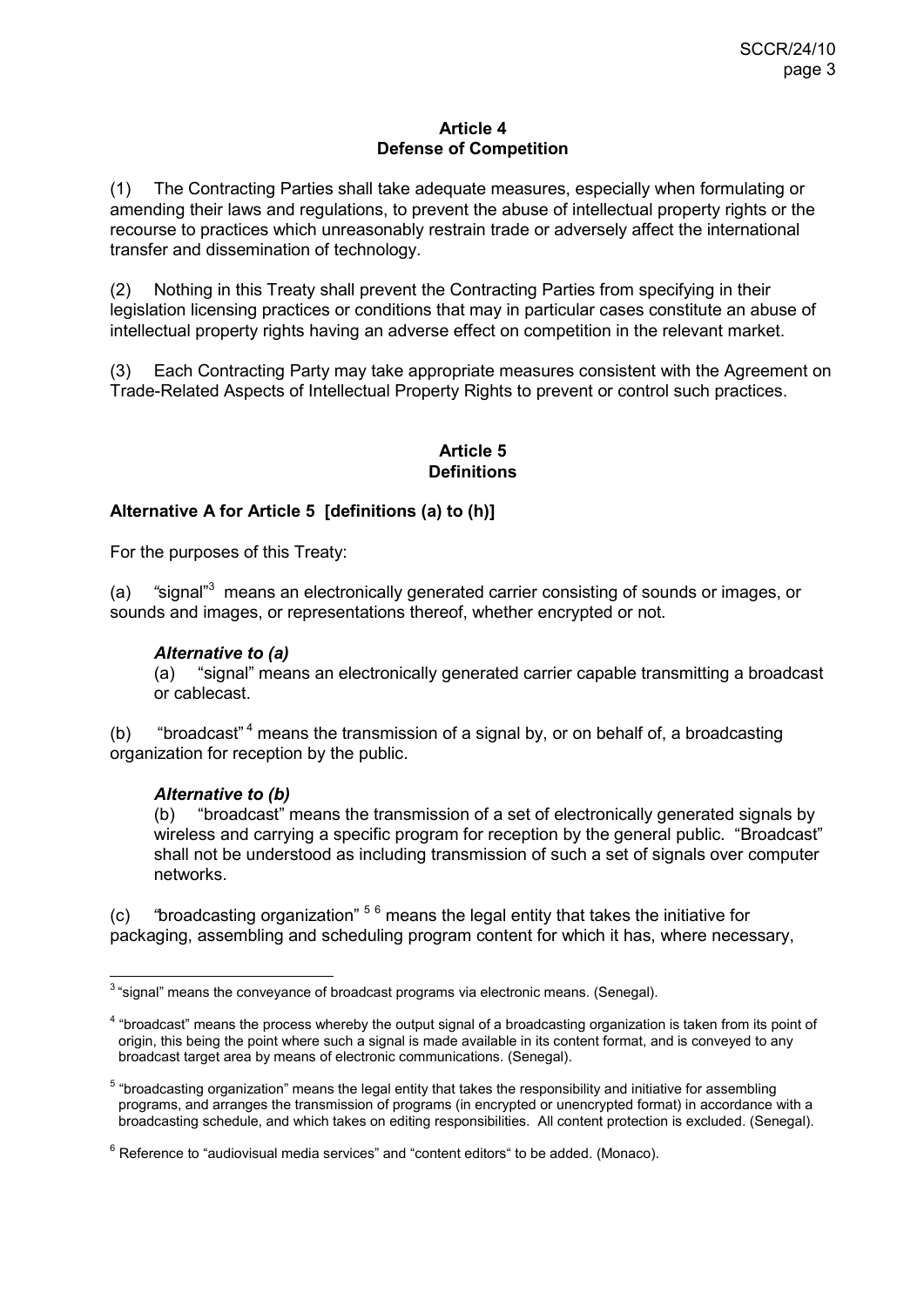been authorized by rights holders, and takes the legal and editorial responsibility for the communication to the public of everything which is included in its broadcast signal.

(d) "retransmission"<sup>7</sup> means the transmission by any means by any person other than the original broadcasting organization for reception by the public, whether simultaneous or delayed.

# *Alternative to (d)*

(d) "rebroadcast" means the simultaneous transmission for the reception by the public of a broadcast or a cablecast by any other person than the original broadcasting organization; simultaneous transmission of a rebroadcast shall be understood as well to be a rebroadcast.

(e) "fixation" means the embodiment of sounds or images, or sounds and images, or representations thereof, from which they can be perceived, reproduced or communicated through a device.

(f) "communication to the public" means any transmission or retransmission to the public of a broadcast signal, or a fixation thereof, by any medium or platform.

(g) "pre-broadcast signal"<sup>8</sup> means a transmission prior to broadcast that a broadcasting organization intends to include in its program schedule, which is not intended for direct reception by the public.

(h) "rights management information" means information that identifies the broadcasting organization, the broadcast, the owner of any right in the broadcast, or information about the terms and conditions of use of the broadcast, and any numbers or codes that represent such information, when any of these items of information is attached to or associated with the broadcast or the pre-broadcast signal or its use in accordance with Article 6.

(i) "transmission" means the sending, for reception by the public, of visual images, sounds or representations thereof by way of an electronic carrier.

(j) [other]

# *Alternative to (j)*

(j) "program" means a discreet package of one or more works protected by copyright or related rights, in the form of live or recorded material consisting of images, sounds or both.

(k) "cablecast" means the same as "broadcast" when the transmission is by wire and excluding transmission by satellite or over computer networks.

<sup>————————————————————&</sup>lt;br><sup>7</sup> "retransmission" means simultaneous transmission for the reception by the public, via any method, of a wireless transmission of sound or images, or images and sounds, or representations thereof, for reception by the public. (Senegal).

<sup>&</sup>lt;sup>8</sup> "pre-broadcast signal" means a private transmission of content to a broadcasting organization which that broadcasting organization intends to include in its program schedule. (South Africa).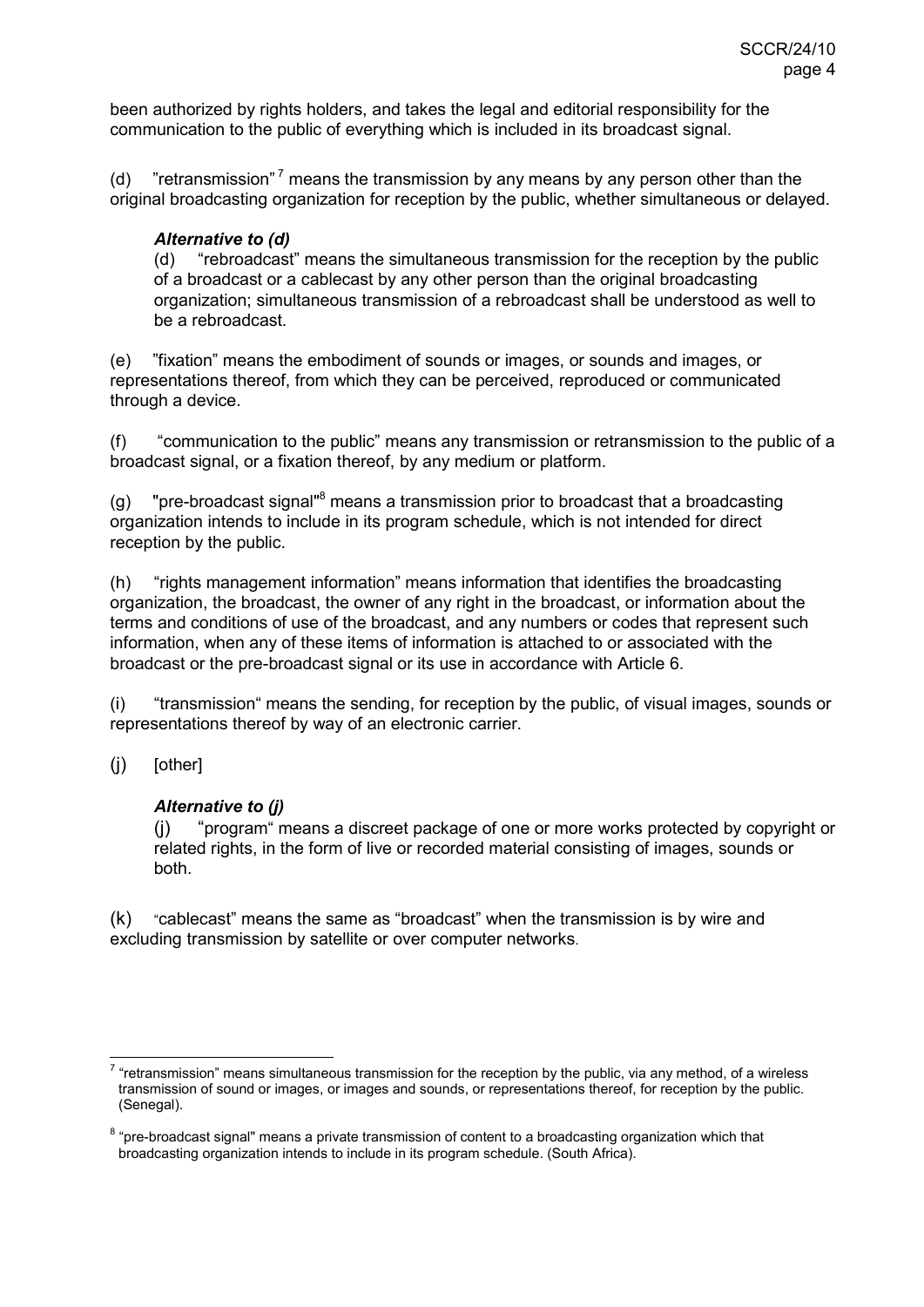# **Alternative B for Article 5 [definitions (a) to (f)]**

For the purposes of this Treaty,

(a) "broadcasting" means the transmission by wireless means for the reception by the public of sounds or of images or of images and sounds or of the representations thereof; such transmission by satellite is also "broadcasting". Wireless transmission of encrypted signals is "broadcasting" where the means for decrypting are provided to the public by the broadcasting organization or with its consent. "Broadcasting" shall not be understood as including transmissions over computer networks;

(b) "cablecasting" means the transmission by wire for the reception by the public of sounds or of images or of images and sounds or of the representations thereof. Transmission by wire of encrypted signals is "cablecasting" where the means for decrypting are provided to the public by the cablecasting organization or with its consent. "Cablecasting" shall not be understood as including transmissions over computer networks;

(c) "broadcasting organization" and "cablecasting organization" mean the legal entity that takes the initiative and has the responsibility for the transmission to the public of sounds or of images or of images and sounds or of the representations thereof, and the assembly and scheduling of the content of the transmission;

(d) "retransmission" means the simultaneous transmission for the reception by the public by any means of a transmission referred to in provisions (a) or (b) of this Article by any other person than the original broadcasting or cablecasting organization; simultaneous transmission of a retransmission shall be understood as well to be a retransmission;

(e) "communication to the public" means making the transmissions referred to in provisions (a), (b)or (d) of this Article audible or visible, or audible and visible, in places accessible to the public;

(f) "fixation" means the embodiment of sounds or of images or of images and sounds or of the representations thereof, from which they can be perceived, reproduced or communicated through a device.

#### **Article 6 Scope of Application**

# **Alternative A for Article 6 [paragraphs (1) to (4)]**

(1) The protection granted under this Treaty extends only to broadcast signals used for transmission by a broadcasting organization, and not to works or other protected subject matter carried by such signals.

#### *Alternative to (1)*

(1) The provisions of this Treaty shall provide protection to the broadcasting organizations for their broadcasts on traditional broadcasting and cablecasting media to enable them to enjoy the rights to the extent owned or acquired by them from the owners of copyrights or related rights.

(2) The provisions of this Treaty shall not provide any protection in respect of mere retransmissions by any means.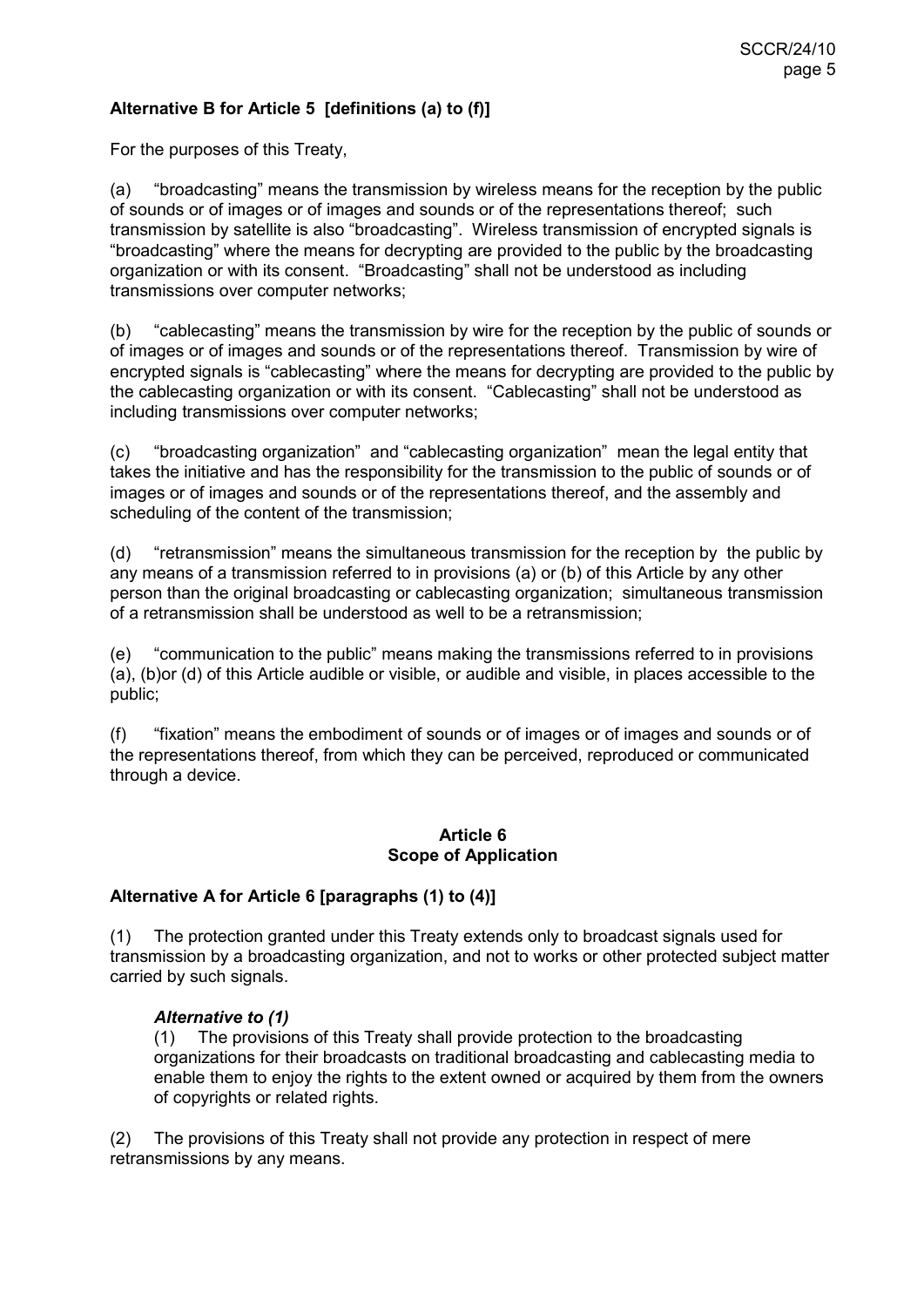(3) Any Contracting Party may deposit with the Director General of WIPO a declaration that it will limit the protection provided under this Treaty in respect of broadcasts over computer networks to the [simultaneous and unchanged] transmission by a broadcasting organization of its own broadcasts transmitted by other means, provided that such reservation shall only have effect for a period not exceeding three years from the date of entry into force of this Treaty.

(4) To the extent that a Contracting Party to this Treaty makes use of the reservation permitted under the preceding paragraph, the obligation of other Contracting Parties provided for in Article 8 does not apply.

# **Alternative B for Article 6 [paragraphs (1) to (4)]**

(1) The protection granted under this Treaty extends only to signals used for the transmissions by the beneficiaries of the protection of this Treaty, and not to works and other protected subject matter carried by such signals.

(2) The provisions of this Treaty shall apply to the protection of broadcasting organizations in respect of their broadcasts.

(3) The provisions of this Treaty shall apply mutatis mutandis to the protection of cablecasting organizations in respect of their cablecasts.

- (4) The provisions of this Treaty shall not provide any protection in respect of:
	- (i) mere retransmissions by any means of transmissions referred to in Article 5 (a), (b) and (d) $9;$
	- (ii) any transmissions where the time of the transmission and the place of its reception may be individually chosen by members of the public.

# **Article 7 Beneficiaries of Protection**

(1) Contracting Parties shall accord the protection provided under this Treaty to broadcasting organizations that are nationals of other Contracting Parties.

(2) Nationals of other Contracting Parties<sup>10</sup> shall be understood to be those broadcasting organizations that meet either of the following conditions:

- (i) the headquarters of the broadcasting organization is situated in another Contracting Party, or
- (ii) the broadcast signal was transmitted from a transmitter situated in another Contracting Party.

 $\overline{a}$ 9 [*See Article 5, Alternative B*]

 $10$  Broadcasting organizations whose headquarters are situated in a Contracting Party, or Broadcasting organizations whose broadcasts are transmitted by a device located in the territory of another Contracting Party; Broadcasting organizations broadcasting via satellite from the place at which, under the control and responsibility of the broadcasting organization, the program-carrying signals intended for direct reception by the public are introduced into an uninterrupted chain of communication leading to the satellite and down towards the earth. (Senegal).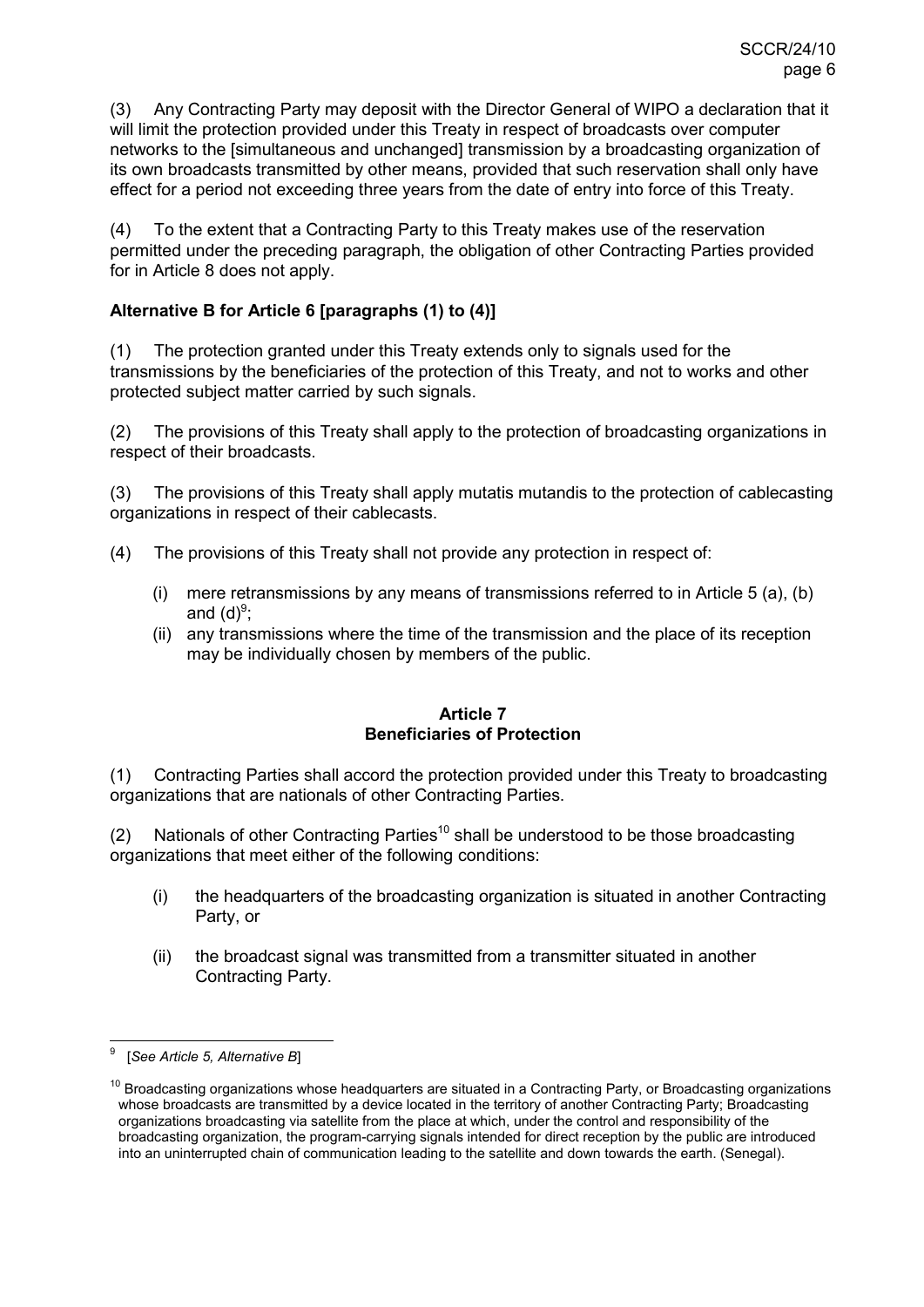# **Alternative A for paragraph (3)**

(3) In the case of a broadcast signal by satellite the transmitter shall be understood to be situated in the Contracting Party from which the uplink to the satellite is sent in an uninterrupted chain of communication leading to the satellite and down towards the earth.

# **Alternative B for paragraphs (3) and (4)**

(3) In the case of satellite broadcasts, the relevant place shall be the point at which, under the control and responsibility of the broadcasting organization, the program-carrying signals intended for direct reception by the public are introduced into an uninterrupted chain of communication leading to the satellite and down towards the earth.

(4) By means of a notification deposited with the Director General of the World Intellectual Property Organization (WIPO), any Contracting Party may declare that it will protect broadcasts only if the headquarters of the broadcasting organization is situated in another Contracting Party and the broadcasts are transmitted from a transmitter situated in the same Contracting Party. Such notification may be deposited at the time of ratification, acceptance or accession, or at any time thereafter; in the last case, it shall become effective six months after it has been deposited.

# **Article 8 National Treatment**

# **Alternative A for Article 8 [single paragraph]**

Each Contracting Party shall accord to the [national] broadcasting organizations of other Contracting Parties treatment no less favorable than it accords to its own broadcasting organizations in respect of the application of the rights recognized expressly under this Treaty.<sup>11</sup>

# **Alternative to Article 8 [single paragraph]**

Each Contracting Party shall accord to the [national] broadcasting organizations of other Contracting Parties the treatment it accords to its own broadcasting organizations in respect of the application of the rights recognized expressly under this Treaty.

# **Alternative B for the addition of a paragraph (2)**

(2) The obligation provided for in paragraph (1) does not apply to the extent that another Contracting Party makes use of the provisions of this Treaty. *[These provisions will provide to the Contracting Parties the possibility to deposit notifications to the Director General for limiting the extent of their obligations in relation to the right of communication to the public, the right of reproduction, the right of distribution, the right of transmission following fixation, or the right of making available of fixed broadcasts]*

 $\overline{a}$ <sup>11</sup> Each Contracting Party shall accord to broadcasting organizations that are nationals of other Contracting Parties the protection of the rights that their respective laws do now or may hereafter grant to their nationals, in respect of broadcasts for which such nationals are protected, as well as the rights specifically recognized in this Draft Treaty. (Senegal).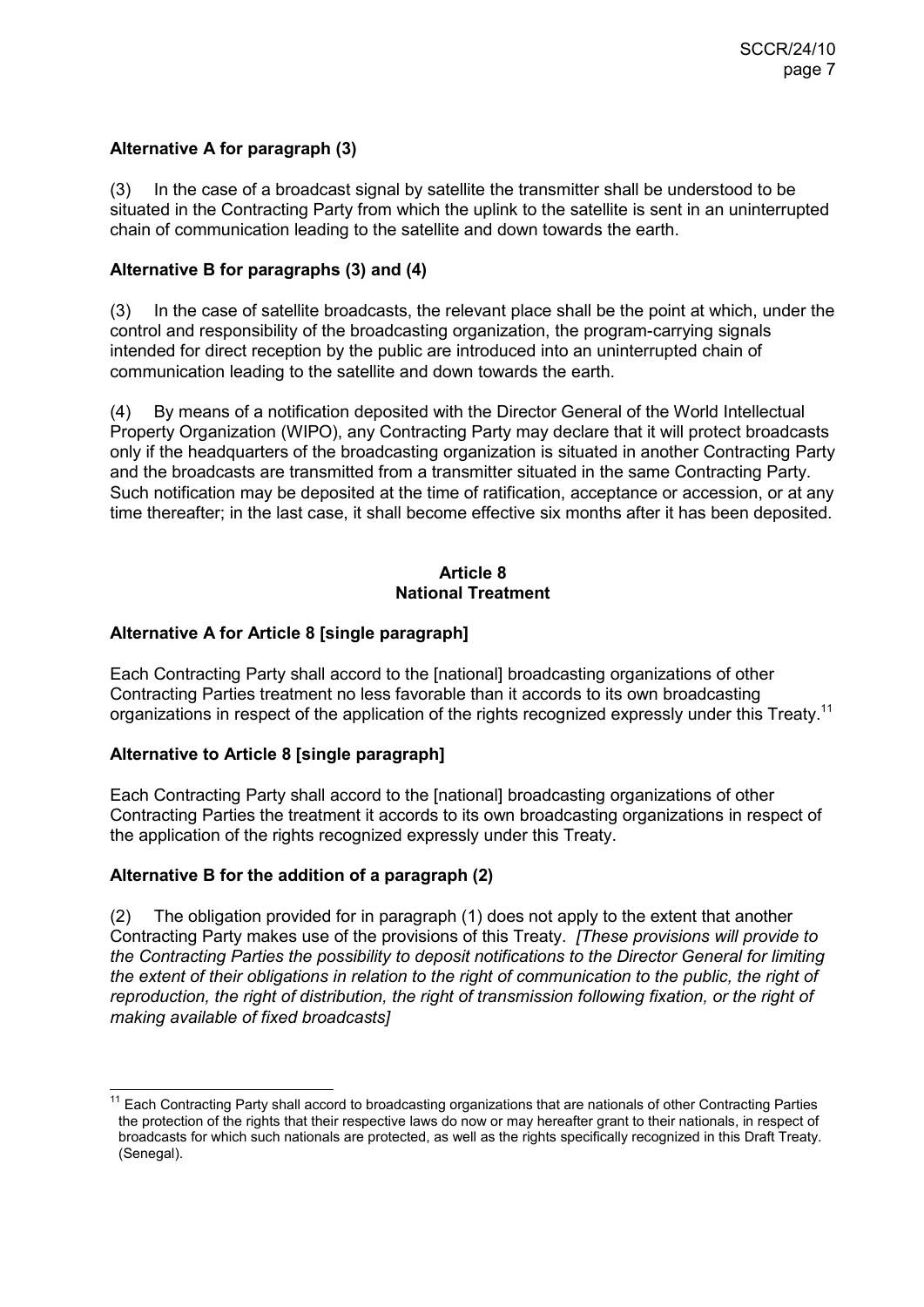#### **Article 9 Protection for Broadcasting Organizations**

# **Alternative A for Article 9 [paragraphs (1) and (2)]**

- (1) Broadcasting organizations shall enjoy the exclusive right to authorize:
	- i. the retransmission of their broadcast signals to the public, by any means;
	- ii. performance of their broadcast signal in places accessible to the public, for commercial advantage or using very large screens;
	- iii. the use of a pre-broadcast signal intended for them.

(2) With respect to the acts under paragraphs  $(1)(ii)$  and  $(iii)$ , in this article, it shall be a matter for domestic law of the Contracting Party where protection of this right is claimed to determine the conditions under which it may be exercised, provided that such protection is adequate and effective.

# **Alternative B for Article 9 [paragraphs (1) to (4)]**

- (1) Broadcasting organizations shall enjoy the exclusive right to authorize:
	- i. the right of fixation of their broadcasts;
	- ii. the direct or indirect reproduction, in any manner or form, of fixations of their broadcasts;
	- iii. the retransmission of their broadcasts by any means, including rebroadcasting, retransmission by wire, and retransmission over computer networks;
	- iv. the communication to the public of their broadcasts;
	- v. the making available to the public of the original and copies of fixations of their broadcasts;
	- vi. the transmission by any means for the reception by the public of their broadcasts following fixation of such broadcasts. Any Contracting Party may, in a notification deposited with the Director General of WIPO, declare that it will establish protection for the broadcasting organizations, instead of the exclusive right of authorizing provided for in paragraph (1), by providing that the transmission, without the consent of the broadcasting organizations, of their broadcasts from unauthorized fixations of their broadcasts shall be prohibited:
	- vii. the making available to the public of the original and copies of fixations of their broadcasts, through sale or other transfer of ownership.

(2) With respect to the acts under paragraphs (1)(ii) and (iii), in this article, it shall be a matter for domestic law of the Contracting Party where protection of this right is claimed to determine the conditions under which it may be exercised, provided that such protection is adequate and effective.

(3) Any Contracting Party may, in a notification deposited with the Director General of WIPO, declare that it will establish protection for broadcasting organizations, instead of the exclusive right of authorizing provided for in paragraphs (ii), (iv), and (vi) by providing a right to prohibit.

(4) Contracting Parties shall provide adequate and effective legal protection in relation to their signals prior to broadcasting. The means of the protection granted by this Article shall be governed by the legislation of the country where protection is claimed.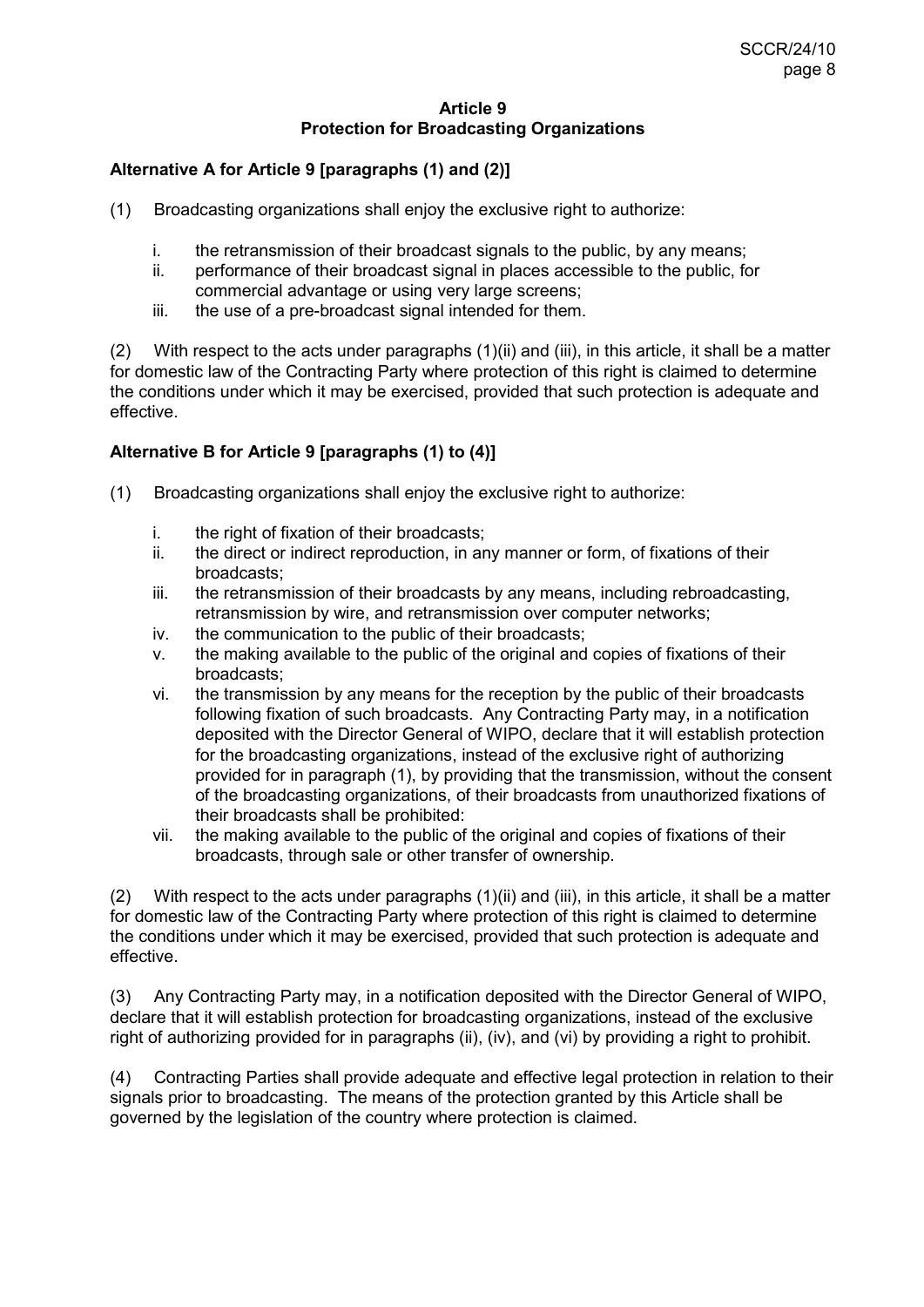# **Article 10<sup>12</sup> Limitations and Exceptions**

# **Alternative A for Article 10 [paragraphs (1) and (2)]**

(1) Any Contracting State may, in its domestic laws and regulations, provide for exceptions to the protection guaranteed by this Treaty as regards:

- (i) private use;
- (ii) use of short excerpts in connection with the reporting of current events;
- (iii) use solely for the purposes of education and scientific research; and
- (iv) ephemeral fixation by a broadcasting organization by means of its own facilities and for its own broadcasts <sup>13</sup>

(2) Notwithstanding the contents of paragraph (1) of this Article, any Contracting State may, in its domestic laws and regulations, provide for the same or other limitations or exceptions as are applied in connection with works protected by copyright to the extent such exceptions and limitations are confined to special cases that do not conflict with the normal exploitation of the broadcast signal and do not unreasonably prejudice the legitimate interests of the broadcasting organization.

# **Alternative B for Article 10 [paragraphs (1) and (2)]**

(1) Contracting Parties may, in their national legislation, provide for the same kinds of limitations or exceptions with regard to the protection of broadcasting organizations as they provide for, in their national legislation, in connection with the protection of copyright in literary and artistic works, and the protection of related rights.

(2) Contracting Parties shall confine any limitations of or exceptions to rights provided for in this Treaty to certain special cases which do not conflict with a normal exploitation of the broadcast and do not unreasonably prejudice the legitimate interests of the broadcasting organization.

# **Alternative C for Article 10 [paragraphs (1) to (3)]**

(1) Contracting Parties may, in their national legislation, provide for the same kinds of limitations and exceptions with regard to the protection of broadcasting organizations as they provide for, in their national legislation, in connection with the protection of copyright in literary and artistic works, and the protection of related rights.

(2) Contracting Parties may, in their domestic laws and regulations, provide, inter alia, the exceptions listed below to the protection guaranteed by this Convention. It is presumed that

 $\frac{1}{2}$  $12$  Recommendation that Contracting Parties which did not give broadcasters a right to authorize simultaneous retransmission of unencrypted wireless transmissions immediately prior to joining the treaty be allowed to opt out of the simultaneous retransmission right with respect to unencrypted broadcasts. (Canada).

 $13$  Provision must be made for limitations and exceptions that respond to the legitimate needs of visually impaired persons, as well as to the needs of archive services and libraries, provided that these limitations and exceptions do not conflict with the normal exploitation of broadcasts, or unjustifiably prejudice the legitimate interests of broadcasting organizations. To the same end, the need to protect the interests of content owners must be taken into account. (Senegal).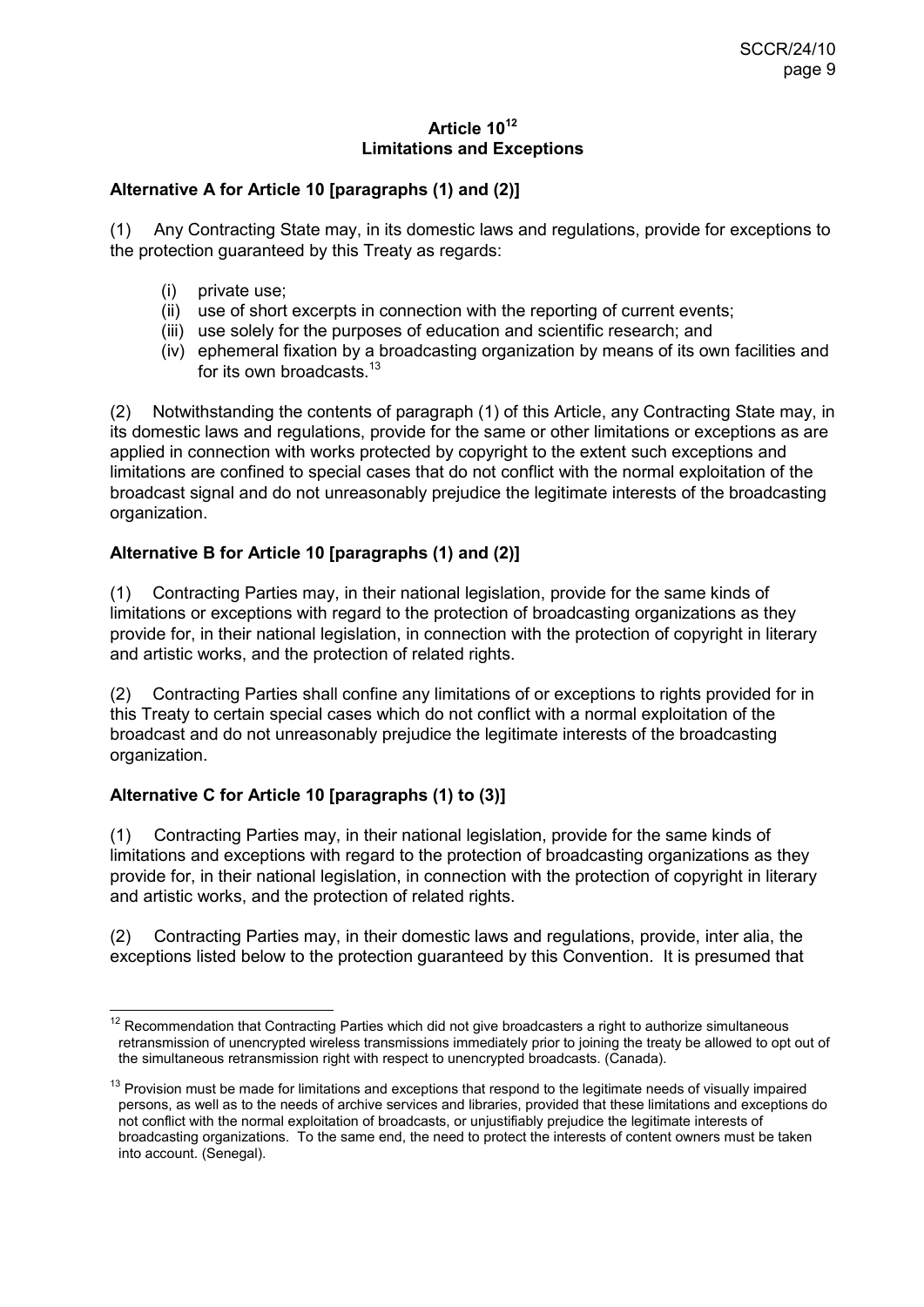these uses constitute special cases that do not conflict with the normal exploitation of the work and do not unreasonably prejudice the legitimate interests of the right holder:

(a) private use

(b) the use of excerpts in connection with the reporting of current events;

 (c) ephemeral fixation by a broadcasting organization by means of its own facilities and for its own broadcasts;

(d) use solely for the purposes of teaching or scientific research;

 (e) the use of works specifically to promote access by persons with impaired sight or hearing, learning disabilities, or other special needs;

the use by libraries, archivists or educational institutions, to make publicly accessible copies of works that are protected by any exclusive rights of the broadcasting organization, for purposes of preservation, education and/or research;

 (g) any use of any kind in any manner or form of any part of a broadcast where the program, or any part of it, which is the subject of the transmission is not protected by copyright or any related right thereto.

(3) Irrespective of Paragraph 2 above, Contracting Parties may provide additional exceptions to the exclusive rights conferred by this Treaty, provided that such exceptions do not unreasonably conflict with a normal exploitation of the broadcast and do not unreasonably prejudice the legitimate interests of the right holder, taking account of the legitimate interests of third parties.

#### **Article 11 Term of Protection**

# **Alternative A for Article 11 [single paragraph]**

The term of protection to be granted to Broadcasting Organizations under this Treaty shall last for a minimum period of **[**20/50**]** years computed from the end of the year in which the broadcast signal was broadcast.<sup>14</sup>

# **Alternative B for Article 11 [paragraphs (1) and (2)]**

(1) Contracting Parties may provide in their national laws the term of protection to be granted to the beneficiaries under this treaty,

(2) Notwithstanding the contents of paragraph (1), such a term of protection shall not be in conflict with the normal exploitation of the broadcast signal and shall not unreasonably prejudice the legitimate rights of the broadcasting organizations nor the rights holders.

 $\overline{1}$ <sup>14</sup> If a Contracting Party provides a term longer than that required under this treaty either in general or for a particular type of broadcast or cablecast, it shall be entitled to grant a shorter term to a broadcast or cablecast originating in another Contracting Party with a shorter term. Such term shall be no less than the term for that type of broadcast or cablecast in that Contracting Party in which the broadcast or cablecast originated. (Canada).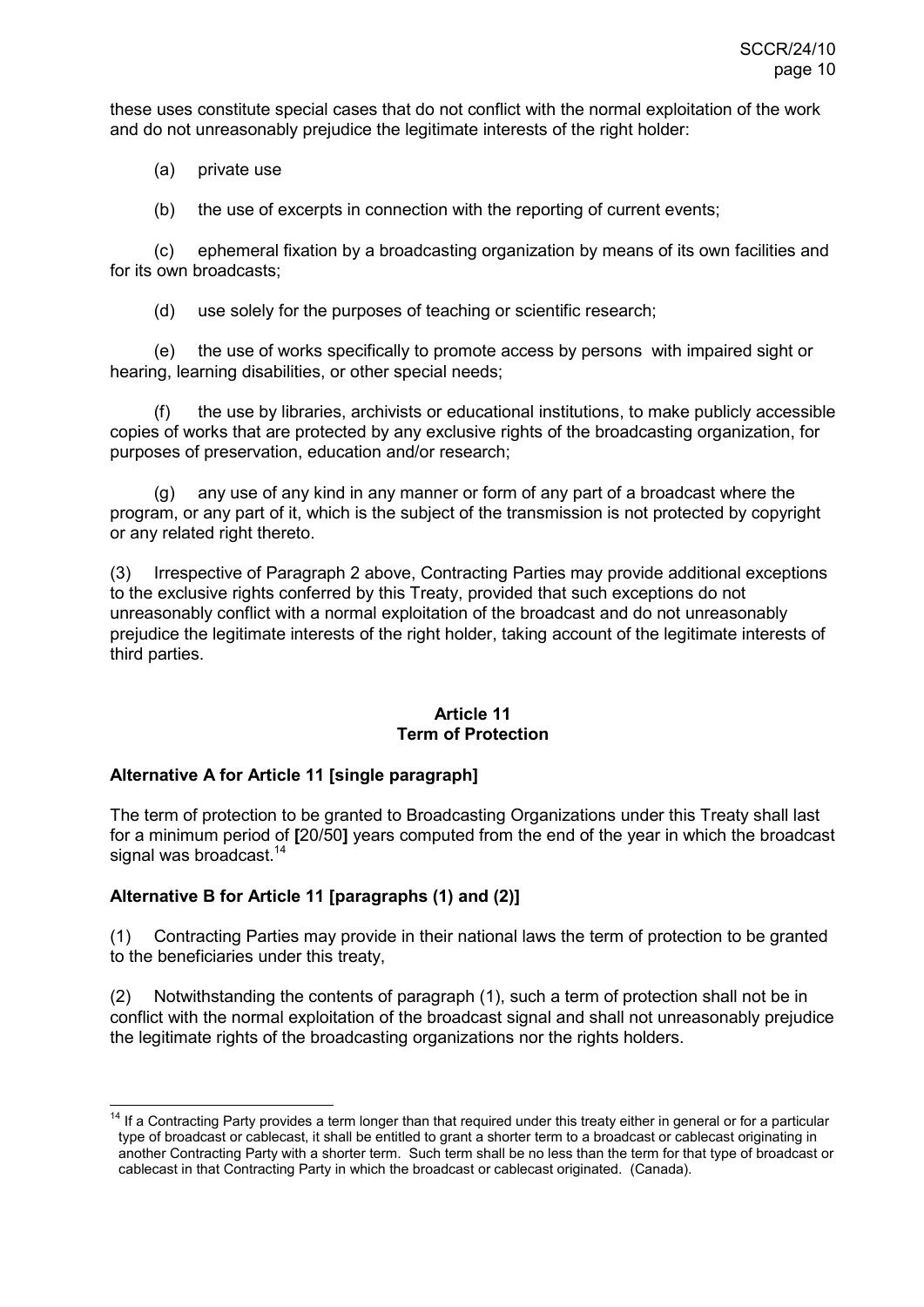# **Alternative C**

No such provision.

# **Article 12 Alternative A 1: Protection of Encryption and Rights Management Information**

Contracting Parties shall provide adequate and effective legal protection against unauthorized:

(a) decryption of an encrypted broadcast, or circumvention of any technological protection measure having the same effect as encryption;

(b) manufacture, importation, sale or any other act that makes available a device or system capable of decrypting an encrypted broadcast; and

(c ) removal or alteration of any electronic rights management information used for the application of the protection of the broadcasting organizations.

# **Alternative A 2: Protection of Encryption and Information Relevant for Protection**

Contracting Parties shall provide adequate and effective legal protection against:

(a) unauthorized decryption of an encrypted broadcast;

(b) removal or alteration of any electronic information relevant for the application of the protection of the broadcasting organizations.

# **Alternative B 1: Obligations Concerning Technological Measures**

Contracting Parties shall provide adequate legal protection and effective legal remedies against the circumvention of effective technological measures that are used by broadcasting organizations in connection with the exercise of their rights under this Treaty and that restrict acts, in respect of their broadcast[s] [signals], that are not authorized by the broadcasting organizations concerned or are not permitted by law.

# **Alternative B 2: Obligations Concerning Technological Measures**

(1) Contracting Parties shall provide adequate legal protection and effective legal remedies against the circumvention of effective technological measures that are used by broadcasting organizations in connection with the exercise of their rights under this Treaty and that restrict acts, in respect of their broadcasts, that are not authorized by the broadcasting organizations concerned or are not permitted by law.

(1) Without limiting the foregoing, Contracting Parties shall provide adequate and effective legal protection against:

(i) unauthorized decryption of an encrypted broadcast signal;

(ii) removal or alteration of any electronic information relevant for the application of the protection of the broadcasting organizations.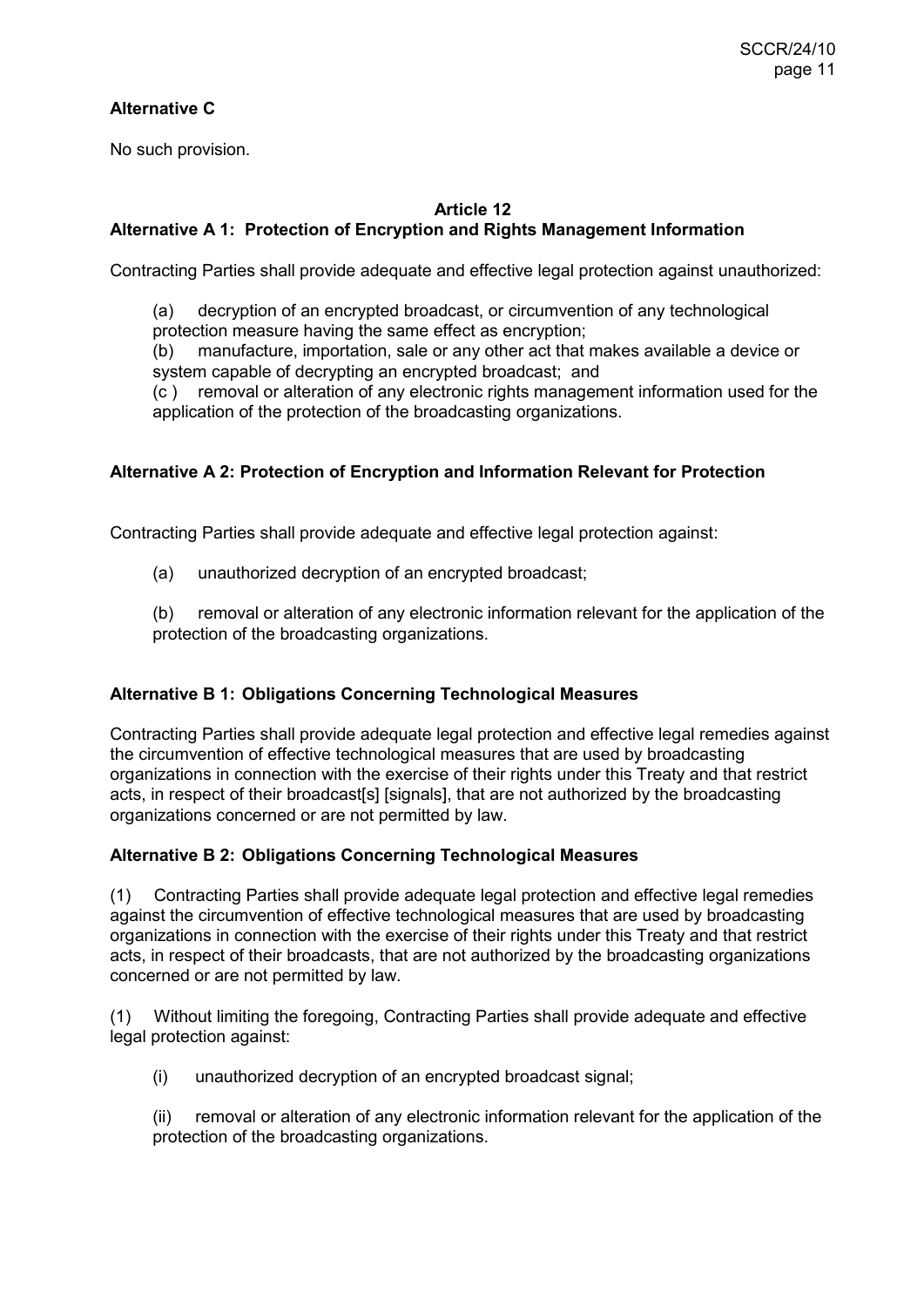#### **Article 13 [related to alternatives B of Article 12; delete if alternatives A of Article 12 retained]**

# **Obligations Concerning Rights Management Information**

(1) Contracting Parties shall provide adequate and effective legal remedies against any person knowingly performing any of the following acts knowing, or with respect to civil remedies having reasonable grounds to know that it will induce, enable, facilitate or conceal an infringement of any right covered by this Treaty:

(i) to remove or alter any electronic rights management information without authority;

(ii) to distribute or import for distribution fixations of broadcasts, to retransmit or communicate to the public broadcasts, or to transmit or make available to the public fixed broadcasts, without authority, knowing that electronic rights management information has been without authority removed from or altered in the broadcast or the signal prior to broadcast.

(2) As used in this Article, "rights management information" means information which identifies the broadcasting organization, the broadcast, the owner of any right in the broadcast, or information about the terms and conditions of use of the broadcast, and any numbers or codes that represent such information, when any of these items of information is attached to or associated with 1) the broadcast or the signal prior to broadcast, 2) the retransmission, 3) transmission following fixation of the broadcast, 4) the making available of a fixed broadcast, or 5) a copy of a fixed broadcast.

# **Article 14 Provisions on Enforcement of Rights**

(1) Contracting Parties undertake to adopt, in accordance with their legal systems, the measures necessary to ensure the application of this Treaty.

(2) Contracting Parties shall ensure that enforcement procedures are available under their law so as to permit effective action against any act of infringement of rights or violation of any prohibition covered by this Treaty, including expeditious remedies to prevent infringements and remedies which constitute a deterrent to further infringements.

# **Article 15 Formalities**

The enjoyment and exercise of the rights provided for in this Treaty shall not be subject to any formality.

# **Article 16 Application in Time**

(1) Contracting Parties shall accord the protection granted under this Treaty to any fixed or "to fixed broadcast that exists" at the moment of the entry into force of this Treaty and to all broadcastings that occur after the entry into force of this Treaty for each Contracting Party.

(2) Notwithstanding the provisions of paragraph (1), a Contracting Party may declare in a notification deposited with the Director General of WIPO that it will not apply the provisions of